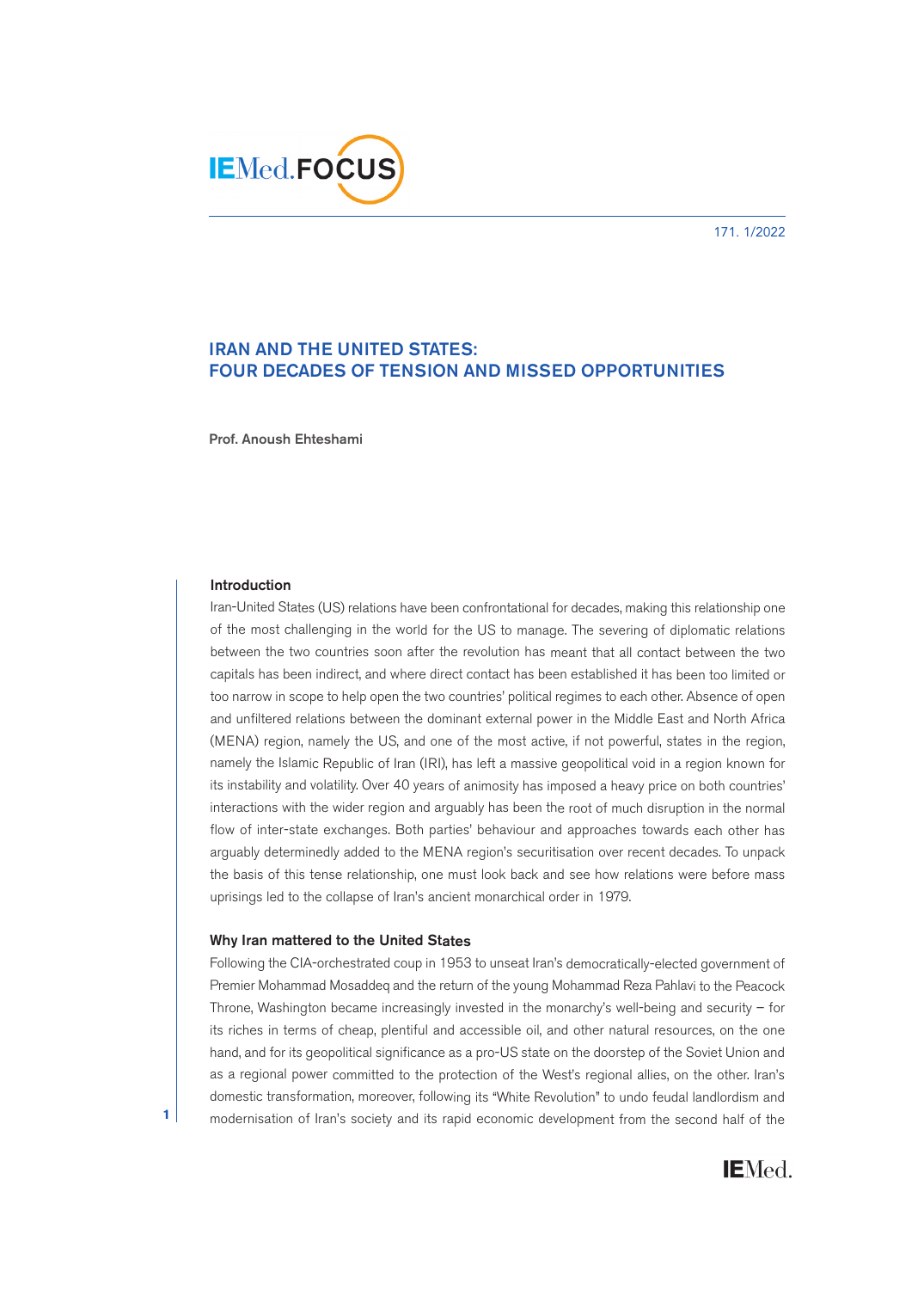1960s, also helped the West to showcase Iran and its progressive monarch as a model for the rest of the region to follow. So it was not long before Pahlavi Iran emerged as the linchpin of American and broader Western interests in the MENA region, as much as for its role as a frontline state against the Soviet Union. Even though Tehran had managed to develop cordial relations with Moscow from the mid-1950s onwards, the Union of Soviet Socialist Republics (USSR) had no illusions about the geopolitical place of Iran in the Cold War with the West.

There were at least four ways in which Pahlavi Iran contributed to and bolstered US/Western interests. **Firstly,** Iran was an active regional player and from the early 1970s onwards had become a hub for regional exchanges. Iran had become the main pillar of the Nixon Doctrine's "Twin Pillar" strategy for the region, which had entrusted the maintenance of Persian Gulf security at least to Iran as the senior partner and Saudi Arabia as the junior partner in the twin pillar security architecture. The security of this most important of global subregions was in effect entrusted to two, very different, monarchical orders, and the Shah of Iran was assigned the senior role and also the main benefactor of Western security support. But Tehran's influence extended to well beyond the Persian Gulf, as Iran was active in the Arab-Israeli theatre (as a friend of both Israel and pro-Western Arab regimes), and was the main regional protector of regional monarchies and particularly the newly-emerging monarchical elites of the Gulf. Tehran acted as a bulwark against the Arab nationalist regimes dotted across the region, whether the regime in next door Iraq or those in Egypt, Yemen or Syria. Iran was the backbone of the Organization of the Petroleum Exporting Countries (OPEC) and as its largest and most experienced producer powerful enough to set policy directions for this most important of cartels following the oil price rises of the 1970s.

**Secondly,** Pahlavi Iran was also an active player on the world stage. As a "Cold War warrior", the Shah was one of the Global South's most important voices in influencing geopolitical positioning of emerging states. As an "honest broker", Tehran also actively promoted itself as a safe place for dialogue and offthe-record diplomatic conversations, which inevitably gave the Shah a finger in most geopolitical pies in Asia. As an emerging regional power, Iran had also managed to maintain close links with the West while cultivating economic and cultural relations with Soviet-allied Warsaw Pact states. Iran was one of the first MENA countries to establish with the People's Republic of China in 1971 and indeed secure praise from the Maoist regime for what the Chinese saw as progressive and enlightened policies. Iran also had fruitful and close relations with India and Japan and actively sought economic exchanges with both countries. Its regional role and active presence on the world stage ensured its access to sophisticated military hardware from the West and close links with Western intelligence agencies. These relationships contributed towards Iran becoming a dominant military power in the Middle East and to the Shah's ambitions to become a major maritime Asian power as well.

**Thirdly,** Pahlavi Iran had managed to secure for itself the reputation of a progressive and modernising state hell bent on becoming one of the world's most advanced industrialised economies in the twenty-first century. A country to be friendly with, from Tehran's perspective. **Finally,** Pahlavi



**2**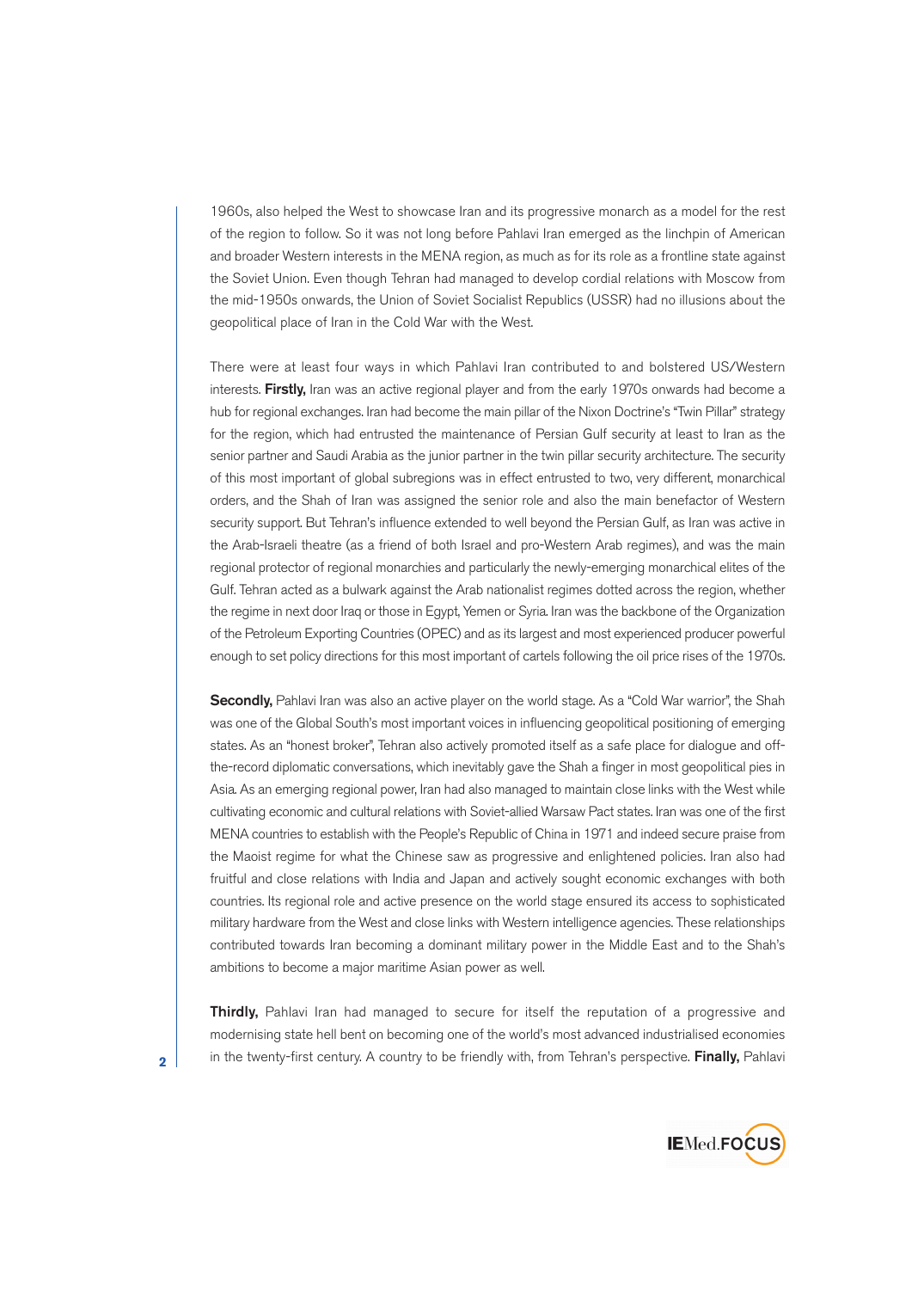Iran represented a one-stop shop for addressing the many post-Vietnam security dilemmas the US faced in complex regional systems such as the MENA region. Iran was pro-US, heavily armed with top of the line US-made weapons systems, paid cash for its billions of dollars of weapons purchases, shared Washington's vision of MENA regional security, and was a problem solver for it had either warm or cordial relations with virtually every regime in the MENA region.

#### **Good Reasons why the Islamic Revolution has mattered**

The revolution effectively, and for all practical purposes, dismantled the US' MENA security architecture, exposing the West to unforeseen security challenges. Secondly, the revolution caused a geopolitical earthquake in the region, which destroyed the regional balance of power, effectively disrupting the emerging geopolitical balance in the region. Thirdly, the revolution fundamentally altered this critical American ally's role and position in the region, turning it hostile overnight. The revolution also challenged the US' other Muslim allies by producing the region's first revolutionary Islamist regime bent on exporting its unique model of revolutionary Islamism. But the revolution also turned the US' regional policies into chaos, by raising its security commitments to the region when it was hoping to be reducing its commitments following the Vietnam War: then, by markedly increasing its military engagements and security presence in the region, and, finally, by literally multiplying America's security dilemmas in the MENA region. The twin pillar doctrine was now in tatters, and on the back of the Carter and Reagan Doctrines the US was firmly and unambiguously back in the region.

From the US perspective, Iranian revolutionaries had humiliated their country by taking their diplomats hostage and daily burning the symbol of American unity and power (namely the flag), had added to regional insecurity by acts of state-sponsored violence, for challenging the security and legitimacy of many of America's allies – whether Saudi Arabia, or Egypt or Israel –, and had pursued strategies contrary to US interests.

So there are good reasons why the two countries have been caught in a cycle of distrust, confrontation, sometimes violence and, ultimately, misunderstanding. And despite many instances of relative convergence in interests – during the Kuwait crisis of 1990-91, in Bosnia in the early 1990s, in Afghanistan against the Soviets in the 1980s, during 9/11 when Iran came out condemning the attacks and expressed solidarity with the American people, in the removal of the Taliban from power in Afghanistan in autumn 2001, and in struggles against al-Qaeda, ISIS (Islamic State of Iraq and Syria), Salafi Jihadists – attempts at dialogue have been disrupted by the cycle of electoral politics in each country. Each time that one side has an open-minded approach towards the other, the other side has a hostile administration in power.

## **The politics of the cycle of electoral politics**

Iran's reformist administrations of President Khatami (1997-2005) come up against the Clinton (1993-2001) and George W. Bush (2001-2009) administrations during which Iran is called an



**3**